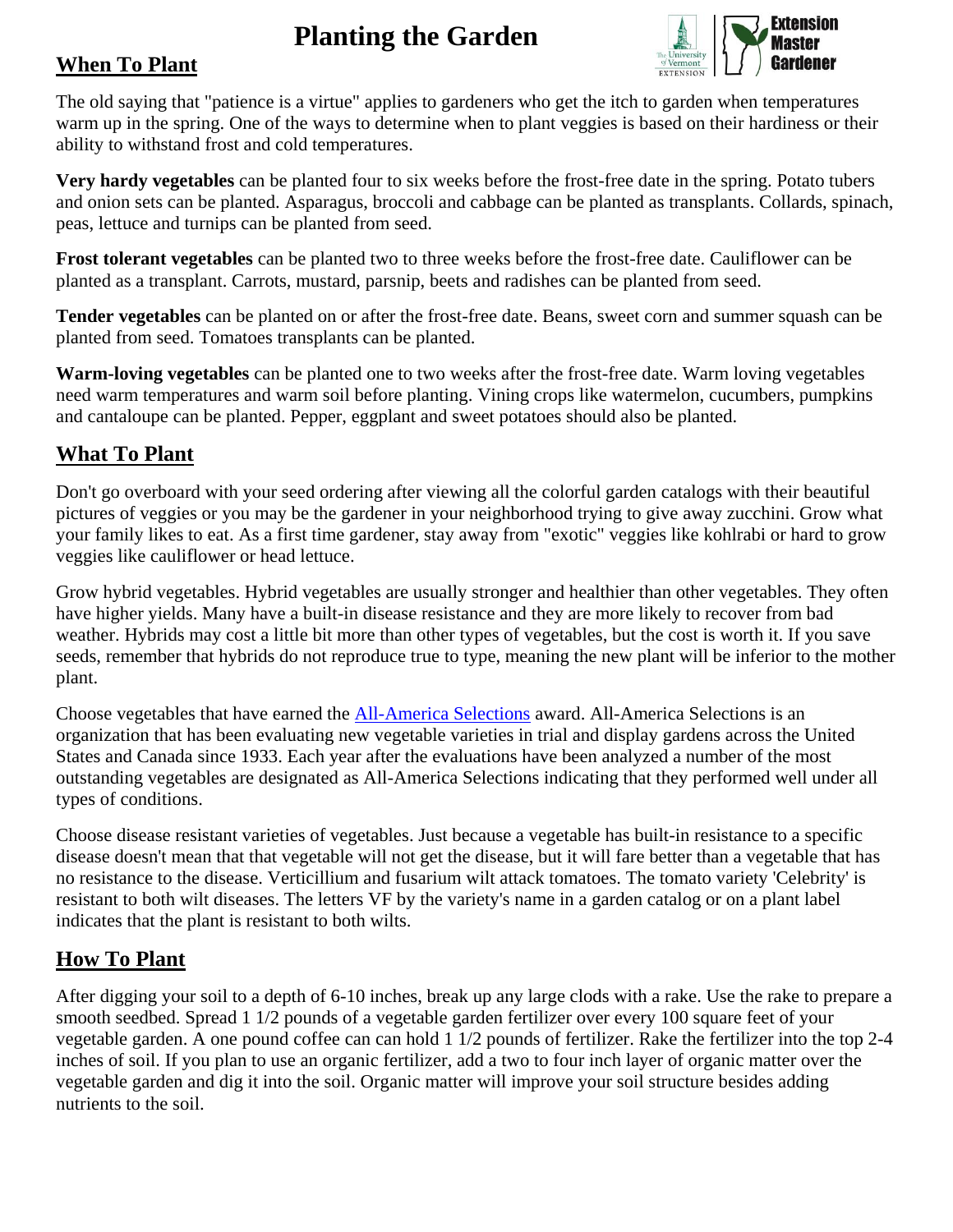#### **Seeding**

Before seeding, be sure you have created a smooth seedbed. To avoid compacting the soil, try to avoid walking over areas you will be seeding and planting. Be sure to follow the directions on the seed packet for planting depth of seeds. As a general rule seeds should be planted to a depth 2 to 4 times their diameter or largest width. Cover the seed with soil and tamp it down with the back of your hoe. Water lightly and keep moist until germination occurs.

### **Transplants**

Vegetables like tomatoes, peppers, cabbage, broccoli, eggplants and collards are planted as transplants. To avoid purchasing transplants that may be carrying diseases, it is best to purchase from your local landscape nurseries, greenhouses, etc.

When you purchase transplants, choose transplants with the following characteristics:

- Choose plants with healthy green leaves. Avoid plants with yellowing or browning leaves. These plants may be diseased.
- Avoid plants in pots with roots growing out of the drainage hole. This usually indicates the plant may be root bound. Tap the plant out of the pot and check the roots. Healthy roots will be white. Roots that have browned are dead. Avoid purchasing these plants.
- Check the plants for insects. Shake the plant. If you see tiny white flying insects, they may be [whiteflies.](http://extension.missouri.edu/explore/agguides/pests/g07275.htm) Check the undersides of the leaves for aphids. [Aphids](http://urbanext.illinois.edu/vegproblems/aphids.html) are tiny, oval shaped insects that cluster on the undersides of leaves. Both of these insects are sucking insects that will cause browning and curling of leaves. Do not buy insect infested plants.

Before planting your transplants, harden off your plants. Hardening off is a process of slowly introducing transplants to cooler temperatures and brighter light conditions outdoors. Gradually increase the time your transplants spend outdoors over a week to ten days before planting. Try to plant on a cloudy day or in the late afternoon to avoid planting in high temperatures. Planting in high temperatures will put your plants under a lot of stress. Dig a hole big enough for the plant's root ball. Try not to damage the root system as you remove the plant from its pot. Space the transplants at recommended distances. Water your transplants in with a cup of a starter fertilizer. Mix one to two tablespoons of a soluble starter fertilizer with a gallon of water. A starter fertilizer is high in phosphorus. Phosphorus helps to promote root development. Promoting root development will get your plant off to a good start. Be sure to label all the plants in your garden. It is very difficult to identify plants, especially just after germination.

# **Planting Tips**

Save orange juice and tuna fish cans to use as barriers around newly transplanted plants to protect them from the cutworm. Cutworms will chew through the stems at soil level. Cut both ends from the cans and push cans about an inch into the soil around the plants. After two to three weeks, the cans can be removed because the stems will have thickened enough to withstand any cutworm damage.

Water vegetable transplants with a starter fertilizer. This should be water soluble, high phosphorus (N-P-K) mixed fertilizer. Phosphorus helps to promote root growth.

Protect cucurbit crops (cucumbers, melons, squash, pumpkins) from [cucumber beetles](http://urbanext.illinois.edu/vegproblems/cubeetle.html) and the cucumber wilt that they spread as they feed with floating row covers after planting. Make sure to remove the row cover after the plants have begun flowering, so that they can be pollinated.

Tomatoes are subject to a few diseases. Verticillium and fusarium wilts are soil borne diseases that cause yellowing of the leaves, wilting and premature death of plants. Resistant varieties are the best preventative. Resistant tomatoes will have "VF" on the label.

Carrots can be planted as early as the end of March/first of April. To get long straight carrots the soil should be loose, worked deeply, well drained and have no clods or rocks in the soil.

Plant onion sets in April. Buy sets early before they start sprouting in garden centers. Divide the sets up into those that are larger than a dime in diameter and those smaller. The bigger sets are best grown for green onions. The smaller sets make the best large onions for storage. Torpedo-shaped onions will produce round onions